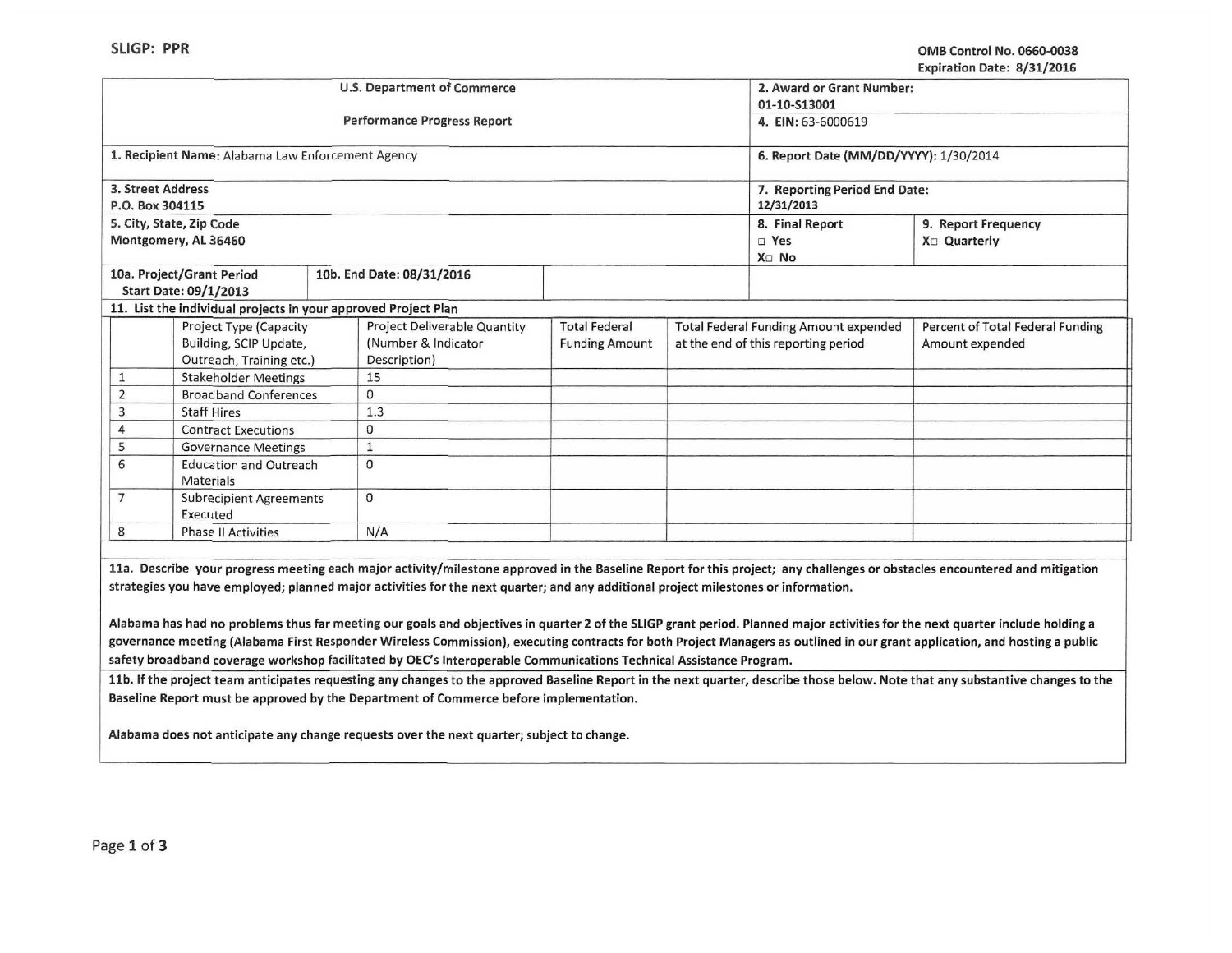11c. Provide any other information that would be useful to NTIA as it assesses this project's progress.

Alabama will continue to move forward at a cautionary pace due to the requirement to meet each Federal fund's drawdown with proportionate local matching funds. Alabama does not wish to file a request for waiver of this requirement at this time.

lld. Describe any success stories or best practices you have identified. Please be as specific as possible.

Alabama officials attended a workshop with FirstNet General Manager Bill D'Agostino in Atlanta with several other southeastern states. The meeting was very productive and may lead to future collaboration between the states.

12. Personnel

12a. If the project is not fully staffed, describe how any lack of staffing may impact the project's time line and when the project will be fully staffed.

Alabama is confident that all timeline and milestones outlined in our application will be met. We do not anticipate any problems at this time.

12b. Staffing Table

| Job Title | FTE <sub>%</sub> | <b>Project(s) Assigned</b>                        | Change                |
|-----------|------------------|---------------------------------------------------|-----------------------|
| SWIC      | 90               | Provide oversight of all SLIGP project activities | Started work on SLIGP |
| Attorney  | 40               | Provide legal support for grant program.          | Started work on SLIGP |

Add Row Remove Row

13. Subcontracts (Vendors and/or Subrecipients)

13a. Subcontracts Table -Include all subcontractors. The totals from this table must equal the "Subcontracts Total" in Question 14f.

| Name | <b>Subcontract Purpose</b>                                                  | Type<br>(Vendor/Subrec.) | RFP/RFQ<br>Issued<br>(Y/N) | Contract<br>Executed<br>(Y/N) | Start<br>Date | End<br>Date | <b>Total Federal</b><br><b>Funds Allocated</b> | <b>Total Matching</b><br><b>Funds Allocated</b> | Project and % Assigned |
|------|-----------------------------------------------------------------------------|--------------------------|----------------------------|-------------------------------|---------------|-------------|------------------------------------------------|-------------------------------------------------|------------------------|
|      |                                                                             |                          |                            | Add Row                       |               | Remove Row  |                                                |                                                 |                        |
|      | 13b. Describe any challenges encountered with vendors and/or subrecipients. |                          |                            |                               |               |             |                                                |                                                 |                        |
|      | No challenges have been encountered with any vendors at this time.          |                          |                            |                               |               |             |                                                |                                                 |                        |